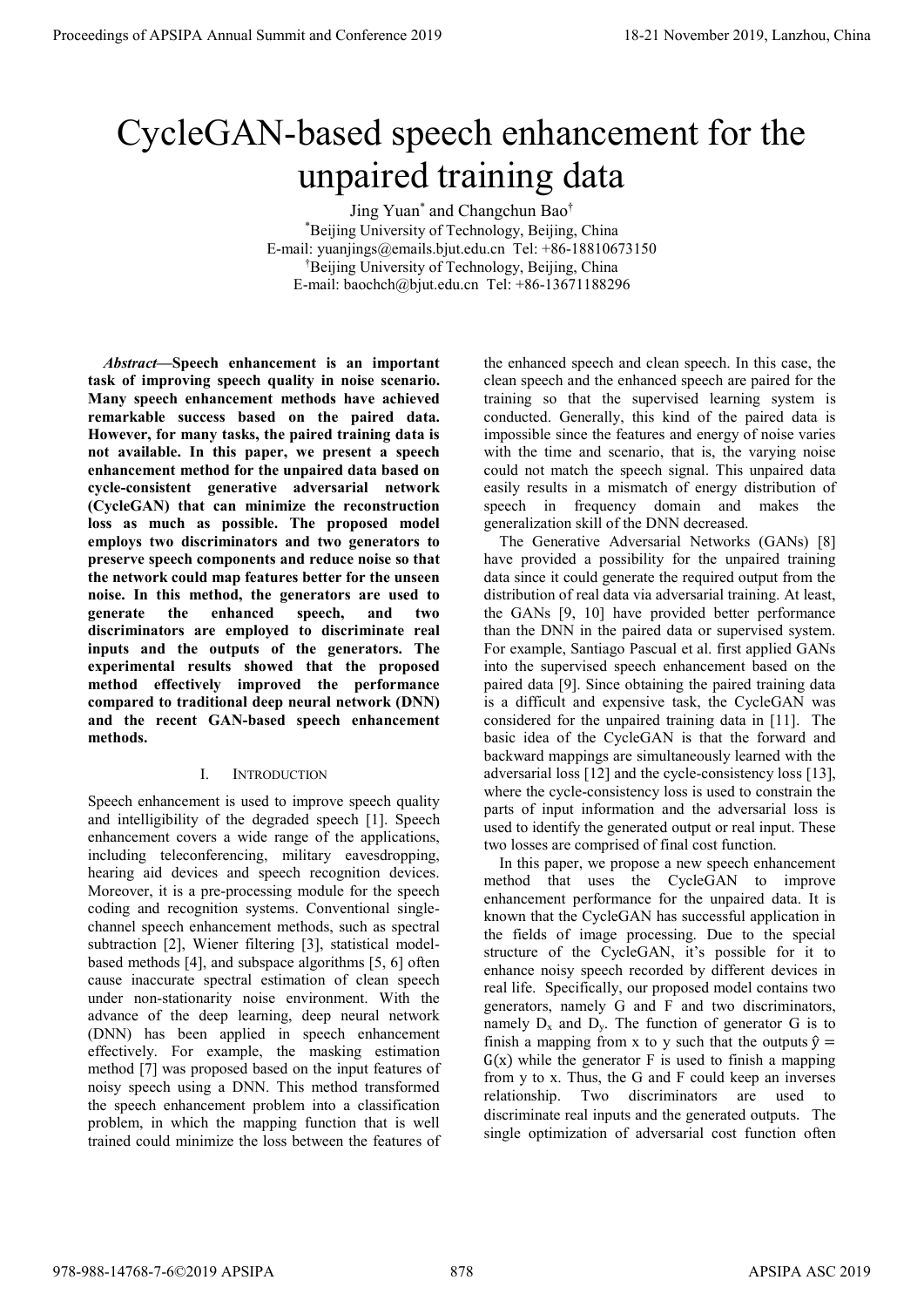

leads to the mode collapse, that is, all inputs have the same output and the optimization process cannot be performed, so the cycle consistency loss [13] is added to meet  $F(G(x)) \approx x$  and  $G(F(y)) \approx y$ . In this case, the speech is well preserved while the noise is effectively reduced for the unseen data.

The rest of this paper is organized as follows. Brief introduction of the CycleGAN and the detailed description of the proposed method are presented in Section II. The experimental results compared to the reference methods are given in Section III. Finally, we draw a conclusion in Section IV.

## II. PROPOSED METHOD

# A. Cycle-consistency Adversarial Network

The GANs work well for the paired data. For the unpaired data, it has a problem, that is, the output  $\hat{y} = G(x)$  of the generator G cannot be distinguished from output domain of y by an adversarial network. In principle, the cost function can make the output y close to the input x through optimizing G [8]. Such mapping produced by G cannot guarantee one-to-one relationship between input x and output y. This often causes mode collapse of the networks. Based on this view, an inverse generator F that maps output y to input x is considered for optimizing the cost function in this paper. Except for two mappings generated by G and F, two adversarial discriminators  $D_x$  and  $D_y$  are used in this paper, where  $D_x$  is used to distinguish x and  $F(y)$ ,  $D_y$  is used to distinguish y and  $G(x)$ . Proceedings of APSIPA Annual Summit and Conference 2019<br>
Proceedings of APSIPA Annual Summit and Conference 2019<br>
Proceedings of APSIPA Annual Summit and Conference 2019<br>
Proceedings of APSIPA Annual Summit and Conference

In addition, the proposed method employs two cost functions, namely adversarial cost function and cycle consistency cost function, where the adversarial cost function can make the generated output similar to the input and the cycle consistency cost function can prevent G and F from contradiction each other. The training procedure is illustrated in Fig.1. As shown in Fig. 1, the training process is divided into the forward cycle consistency represented by the solid line and the backward cycle consistency represented by the dashed line. The purpose of the forward cycle consistency is to bring each input from domain x back to the output  $\hat{x}$ after passing through the generator G and the generator F. The backward is in the similar way. In addition, the cycle-consistency cost function is introduced between

input x (or y) and output  $\hat{x}$  (or  $\hat{y}$ ) to optimize two generators.

For the adversarial cost function, the discriminator  $D_v$ is used to discriminate the estimated data  $\hat{y}$  when the training data of domain x passing through the generator G is false and the training data of domain y is true, we can describe data distribution of domain  $x$  and  $y$  as  $x \sim p_{data}(x)$  and  $y \sim p_{data}(y)$ , respectively. The training is done through minimization of adversarial loss between the generator  $G(x)$  which learns a mapping from x to y and the discriminator  $D_y(y)$ . Thus, the adversarial cost function can be defined as follows according to [12]:

$$
L_{\text{GAN}}(G, D_{y}, x, y) = E_{y_{-\text{P}_{\text{data}}(y)}} \left[ \log D_{y}(y) \right] + E_{x_{-\text{P}_{\text{data}}(x)}} \left[ \log(1 - D_{y}(G(x))) \right] \tag{1}
$$

where symbol  $E(x)$  denotes the expectation about all the inputs of data domain x or y.  $D_v(y)$  represents the probability that y came from the real data rather than generator's distribution. This adversarial cost function implies that G attempts to generate output  $G(x)$  that are close to the value of domain y and the discriminator  $D_y$ aims to distinguish output  $\hat{y}$  generated by G and input x.  $D_v(y)$  is the average prediction result that y passes through the discriminator network. G aims to minimize this cost function against the adversary  $D<sub>v</sub>$  that tries to maximize cost function, that is, the generator G is obtained as follows:

$$
G^* = \min_{G} \max_{D_y} L_{GAN}(G, D_y, x, y)
$$
 (2)

Given generator F and discriminator  $D_x$ , similar to (1), the second adversarial cost function  $L_{GAN}(F, D_x, y, x)$ can be defined as well and the generator F is obtained as follows:

$$
F^* = \min_{F} \max_{D_x} L_{GAN}(F, D_x, y, x)
$$
 (3)

The optimal adversarial cost function could make the outputs of the generators G and F have same distribution as the target domains of y and x, respectively. However, due to the infinitely great of domains y and x, the network may map an input value to a random value of target domain. In order to reduce dynamic range of the mapping operation, the best way is to make the mapping operation cyclically consistent. We use F to translate  $\hat{y}$  back to the domain x, and constrain  $F(\hat{y} = G(x))$  to be close to the input x. The similar processing is for generator G. Thus, the cycleconsistent cost function can be defined as follows [13]:

$$
L_{\text{cyc}}(G, F) = E_{x \sim p_{\text{data}}(x)} \left[ \left\| F(G(x)) - x \right\|_{1} \right] + E_{y \sim p_{\text{data}}(y)} \left[ \left\| G(F(y)) - y \right\|_{1} \right]
$$
(4)

where  $\| \cdot \|_1$  means the L1 norm [14].

Combing three cost functions, the overall cost function can be defined as follows: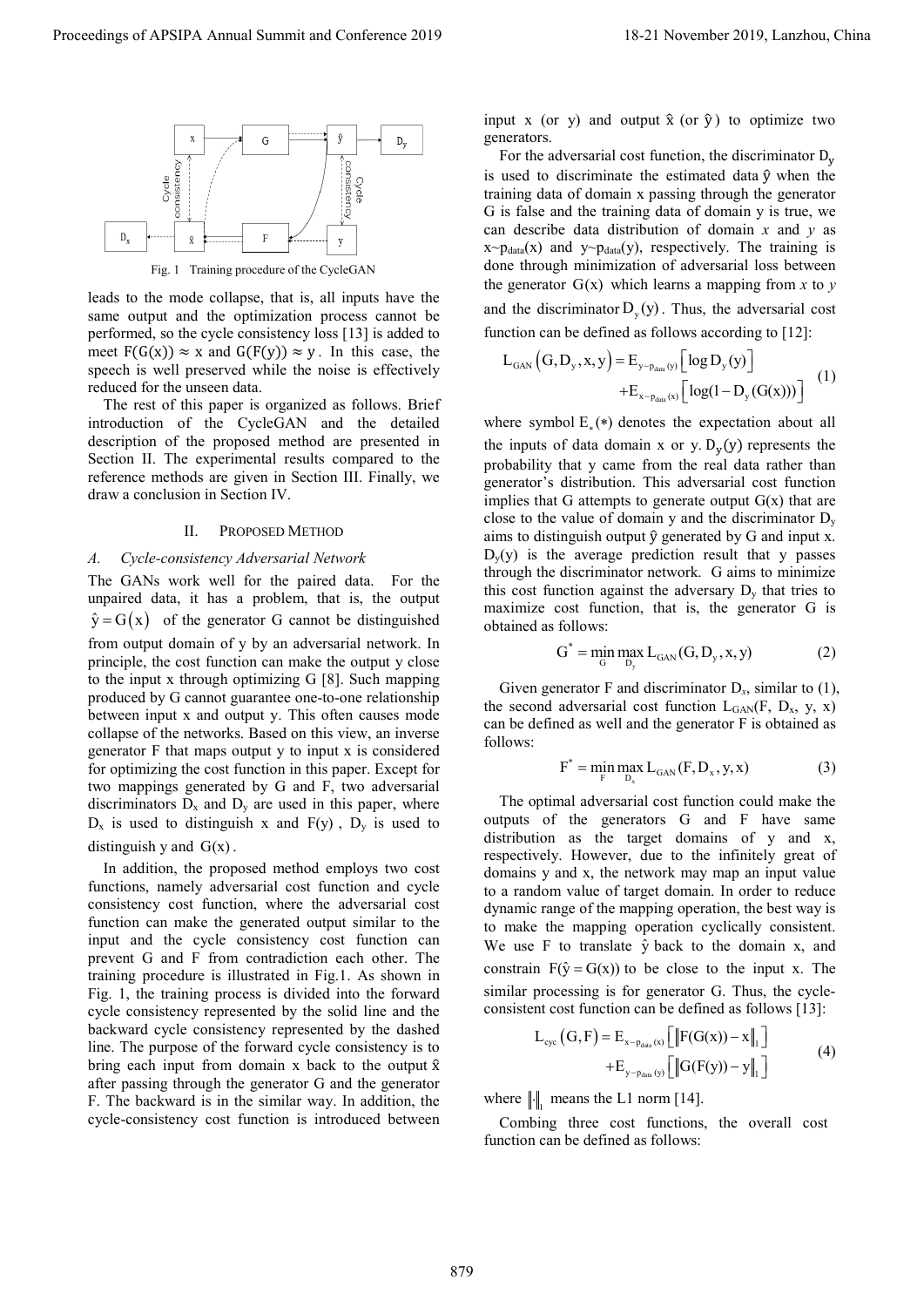$$
L(G, F, D_x, D_y) = L_{GAN}(G, D_y, x, y) + L_{GAN}(F, D_x, y, x) + \lambda L_{cyc}(G, F)
$$
 (5)

where constant  $\lambda$  is used to control relative importance of cycle-consistent cost function. Finally, the estimated two generators are solved as follows:

$$
G^*, F^* = \arg\min_{G, F} \max_{D_x, D_y} L(G, F, D_x, D_y)
$$
(6)

The above CycleGAN can be implemented by training two auto-encoders that have special internal structure, that is, the input can be mapped to itself through intermediate presentation layer. This setup can also be seen as a special case of adversarial autoencoder which uses the adversarial loss to train the bottleneck layer to match any target distribution.

#### B. Modification of the CycleGAN structure

In order to apply the CycleGAN in the speech enhancement system under the unpaired training data, two generators G and F are combined with the modified DNN structure and the identity-mapping loss given in [15] is adopted in the CycleGAN.

Modified-DNN: Here, two generators both employ the modified-DNN structure in our method, in which the generator G transforms noisy speech into clean speech and the generator F transforms clean speech into noisy speech. Fig. 2 shows the architecture of the generator G. In the Fig. 2,  $w_l (l \in \{1, \dots, L\})$  is the weights between two adjacent layers, L is the number of hidden layers. The original output layer,  $h_i (l \in \{1, \dots, L\})$  is the output of the hidden layer. Given the input feature, namely logarithmic power spectrum (LPS) of noisy speech, the generator G could predict both speech power spectrum  $\hat{P}_s(f)$  and noise power spectrum  $\hat{P}_n(f)$ . Thus, the Wiener filter can be embedded in the network to obtain magnitude spectrum S(f) of the enhanced speech, that is,  $S(f)=Y(f)H(f)$  where  $Y(f)$  is the magnitude spectrum of noisy speech and H(f) is the transfer function of Wiener filter.

Identity-mapping loss: The two generators are used to data generation from one domain to another. If we ask an input of a domain to pass through any generator, the output of generator should fall in the same domain. Thus, we can calculate the loss between input and output using the identity mapping that could preserve speech components without relying on extra modules. In addition, introducing additional identity-mapping loss encourages mapping to preserve a combination between the input x (or y) and output  $F(x)$  (or  $G(y)$ ). When a sample of the target domain is provided as input, the identity loss function is defined as:

$$
L_{id}(G, F) = E_{y \sim p_{data}(y)} [\|G(y) - y\|_{1}] + E_{x \sim p_{data}(x)} [\|F(x) - x\|_{1}]
$$
\n(7)

The effectiveness of (7) has been proven in [11].



Fig. 2 The architecture of the generator G.

Because of the instability of the training process and vanishing gradient problem, the least-squares approach [17] is used instead of the cross-entropy loss in (1). Thus, (1) is changed to the following form:

$$
L_{\text{GAN}}(G, D_{\gamma}, X, Y) = E_{\gamma \sim p_{\text{data}(y)}} [(D_{\gamma}(y) - 1)^{2}] + E_{\gamma \sim p_{\text{data}(x)}} [(D_{\gamma}(G(x)))^{2}]
$$
(8)

### C. The proposed speech enhancement system

A block diagram of the proposed speech enhancement system is illustrated in Fig.3. The generators and discriminators are trained through adversarial way. In the training process, the goal of the generator is to generate real data to fool the discriminator, and the goal of the discriminator is to separate the generated data from the real data. In this way, the generator and the discriminator form a dynamic adversarial process. The proposed method contains two stages: training stage and enhancement stage.

In the training stage, for the forward cycle process, the LPS and magnitude spectrum of noisy speech are inputted into the generator G to estimate magnitude spectrum of clean speech. The LPS and magnitude spectrum of clean speech are inputted into the generator F to estimate magnitude spectrum of noisy speech. Two generators are optimized by comparing the cycleconsistency loss between the estimated magnitude spectrum of noisy speech and the original magnitude spectrum of noisy speech. For the backward cycle process, the estimated LPS and magnitude spectrum of clean speech are then used as the input of the generator F to obtain magnitude spectrum of the estimated noisy speech, this magnitude spectrum of the estimated noisy speech is inputted into the generator G again to obtain the magnitude spectrum of the estimated clean speech. Two generators are optimized again by comparing the cycle-consistency loss between the magnitude spectra of the estimated clean speech and original clean speech. Proceeding of APSIPA Annual Summit and Conference 2019<br>  $\frac{1}{2}$  C(E), 2),  $\frac{1}{2}$  Language 2019<br>  $\frac{1}{2}$  Language 2019<br>  $\frac{1}{2}$  Language 2019, Language 2019<br>  $\frac{1}{2}$  Language 2019, Language 2019<br>  $\frac{1}{2}$  Langu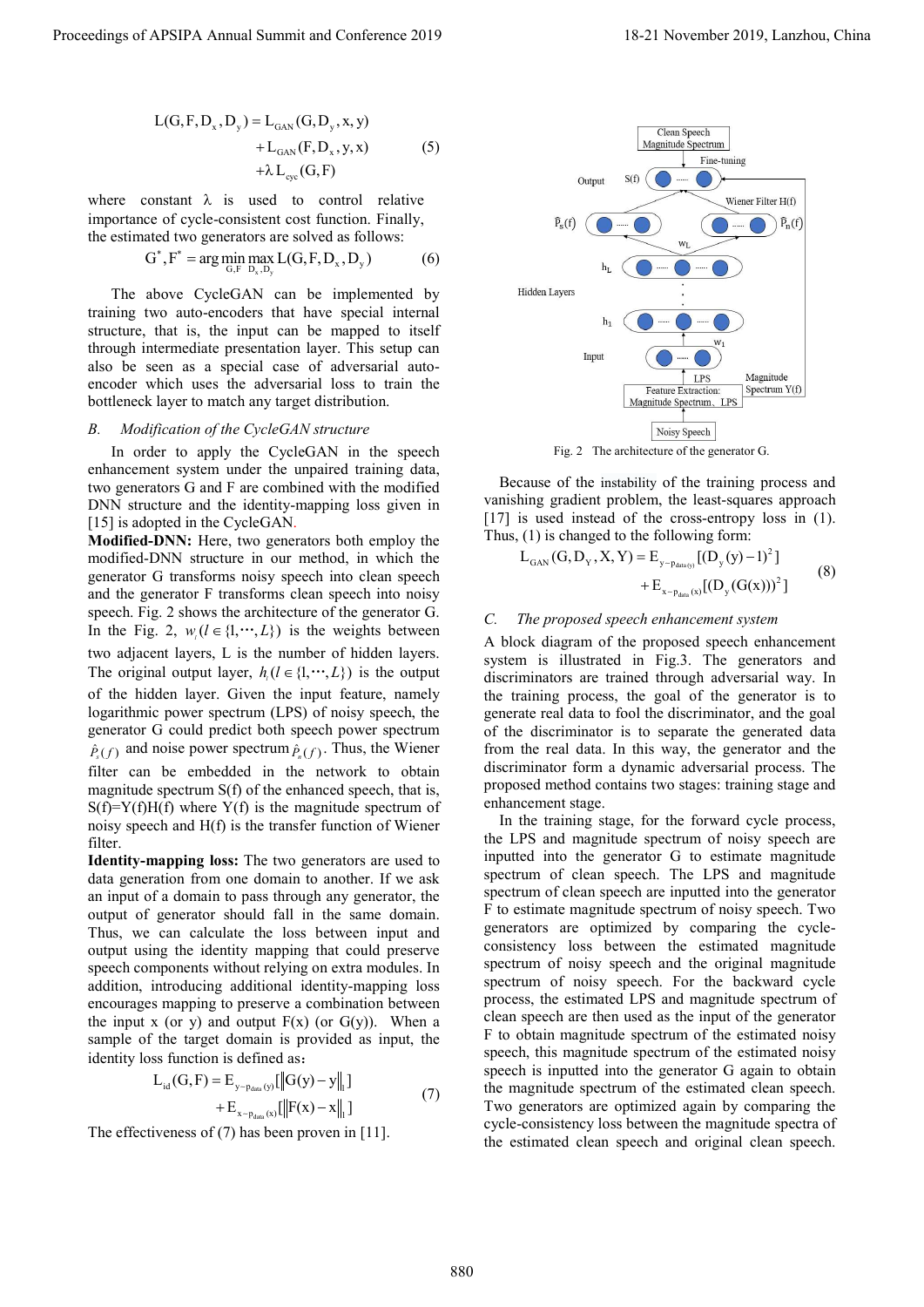

Fig. 3 The block diagram of proposed speech enhancement system.

The discriminator  $D_v$  is used to discriminate magnitude spectrum of clean speech and magnitude spectrum of the estimated clean speech generated by the generator G. The discriminator  $D_x$  is used to discriminate real magnitude spectrum of noisy speech and the magnitude spectrum of the estimated noisy speech generated by the generator F.

In the enhancement stage, the magnitude spectrum and LPS of noisy speech are used as the input of the well-trained CycleGAN to produce enhanced magnitude spectrum of noisy speech. Combined with noisy speech phase [18] and an inverse short time Fourier transform (ISTFT), the enhanced speech is obtained.

# III. EXPERIMENTS

## A. Datasets used for experiments

The proposed framework is evaluated on the TIMIT [19] corpus. In the experiment, the noisy speech and the clean speech are trained without paired, that is, they are not the paired one-one. We chose a quarter of the 4620 sentences from different speakers as the clean speech of the training set. The 102 noise types including 100 kinds of environmental noise, F16 and Babble noise are used as the noise of the training set. In addition, the other three-quarters of the 4620 sentences of clean speech and 102 noises are artificially mixed at four different signalto-noise ratio (SNR) levels from -5 to 10dB spaced by 5dB, and then an 8-hour noisy training set is built. All signals are down sampled to 8 kHz.

The test set contains around 200 sentences from the TIMIT [19] test set. The noisy speech has 4 types of noises in which the two noises (Office, Babble) are in the training set and others two noises (Street, Factory) are outside the training set with 4 different SNR ranging from -5 to 10 dB by step of 5dB. The length of the testing set is about 10 minutes.

# B. Experimental Setups

The LPS of noisy speech and the magnitude spectrum of noisy speech are extracted on a 32ms hamming widow with a half window overlap. The extracted LPS are normalized to have zero mean and unit variance. The modified-DNN model with 3 hidden layers including 2048 neurons are used for two generators. The feedforward multilayer perceptions (MLPs) is used for two discriminators to directly maps noisy speech LPS into magnitude spectrum of clean speech as in [20]. All the CycleGAN models used are implemented with PyTorch [21]. The networks are trained with the Adaptive Moment Estimation (Adam) algorithm [22] and a learning rate of 0.0002. The Rectified linear unit (ReLU) [23] is used as the activation function, and the mini-batch size is set to 128 for both G and D. The total epoch is 100 by step of 10 to update the generators and the discriminators.

Under the unpaired training data, our proposed method denoted as CycleGAN for comparison with reference method denoted as GAN without cycle consistency cost function. In addition, under the paired data, our proposed method is compared with the GAN network without the cycle consistency cost function and the GAN network denoted as GAN+fc that only has the forward cycle.

## C. Experimental Results

We evaluate the enhance performance in terms of Perceptual Evaluation of Speech Quality (PESQ) [24] and Short-Time Objective Intelligibility (STOI) [25] in which the STOI is able to accurately predict the intelligibility of speech by the verification of experiments [25].

Fig.4 shows the average PESQ scores for the proposed method and the reference methods with the unpaired data at four different SNR levels. In the case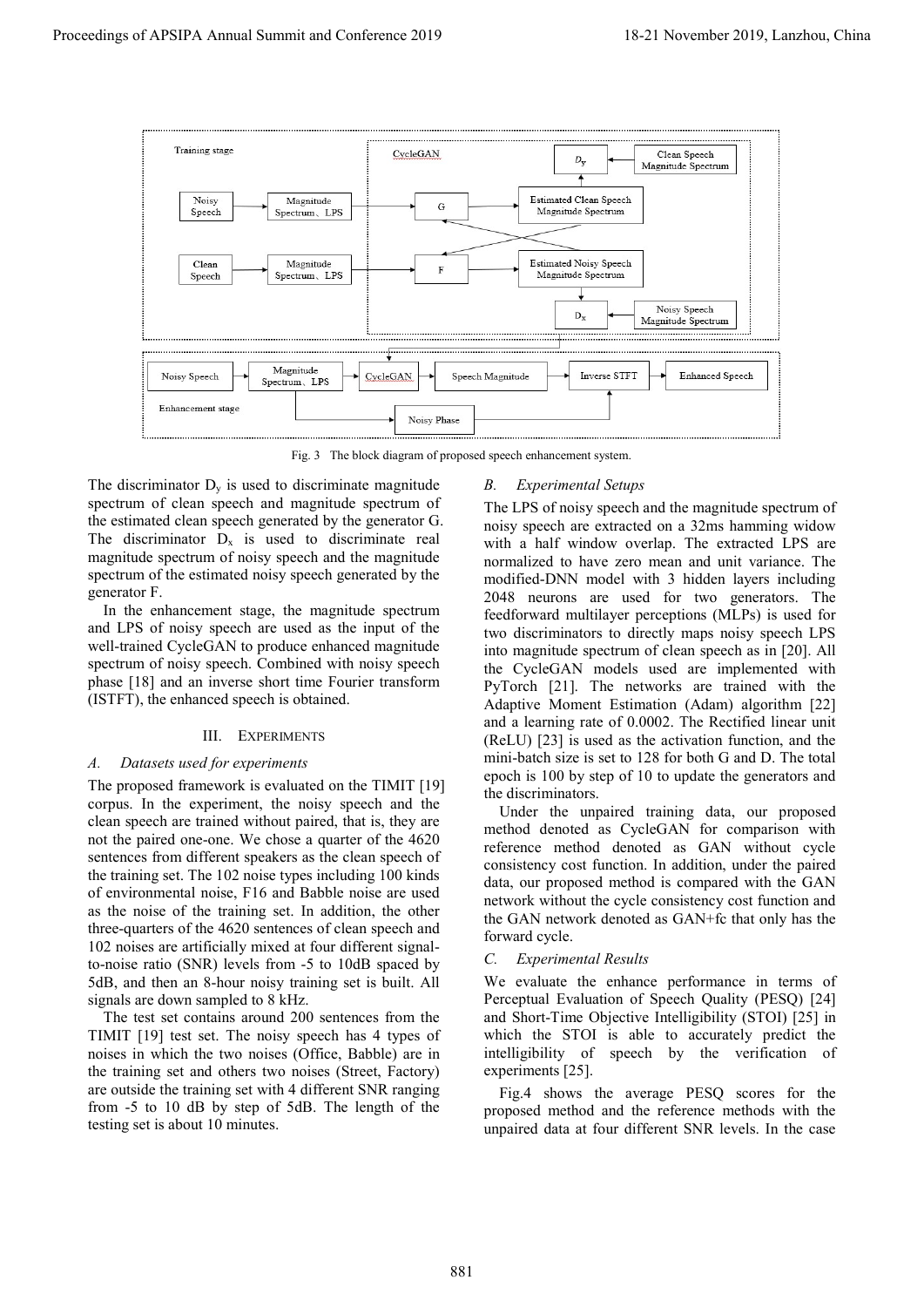

Fig. 4 The average of PESQ scores of DNN, GAN and CycleGAN.



Fig. 5 The average of STOI scores of noisy speech, GAN, GAN+fc and CycleGAN at four different SNR levels.

that there is no one-to-one correspondence between noisy speech and clean speech, the proposed method and the reference methods are trained with unpaired training data. We find that the proposed method can effectively improve the speech quality by using the GAN network with cycle consistency loss function. The quality of the GAN network without the cycle consistency cost function is not much different from the traditional DNN method. This implies that for the unpaired data, the introduced cycle-consistency cost function does not lead a significant loss while transfer the input from one domain to another domain. Here, we do not take a comparison with the GAN+fc-based method for the unpaired data, because it was found through experiments that when the forward or backward cycle consistent occurs only, the instability and the mode collapse of the training are prone to be happened. Proceeding  $\frac{1}{2}$ <br>
Proceedings of APSIPA Annual Summit and Conference 2019<br>  $\frac{1}{2}$ <br>  $\frac{1}{2}$ <br>  $\frac{1}{2}$ <br>  $\frac{1}{2}$ <br>  $\frac{1}{2}$ <br>  $\frac{1}{2}$ <br>  $\frac{1}{2}$ <br>  $\frac{1}{2}$ <br>  $\frac{1}{2}$ <br>  $\frac{1}{2}$ <br>  $\frac{1}{2}$ <br>  $\frac{1}{2}$ <br>  $\frac{1}{2}$ <br>

Fig.5 reports a comparison of the average PESQ scores under four noise types and four SNR levels in the paired data. We find that the proposed method is better than the reference methods under various SNR levels. In addition, the GAN network with only the forward cycleconsistency cost function is better than the GAN-only method. The GAN network with both the forward cycle loss and the backward cycle is better than the GAN+fc approach. This shows that even for paired data, the introduction of forward and backward cycle-consistency can improve network performance.



Fig. 6 The average of STOI scores of noisy speech, GAN, GAN+fc and CycleGAN at four different SNR levels.

In order to further reflect the effectiveness of the proposed method, the average intelligibility scores of the proposed method and the reference methods are compared under four different signal-to-noise ratios. It can be found from Fig. 6 that the proposed method is also improved compared with the reference methods, and the effect is obvious at the lower SNR levels. Under the condition of high SNR, no serious distortion of the speech is caused, and the influence of noise on the intelligibility is small, so the results are similar.

# IV. CONCLUSIONS

In this paper, we proposed a speech enhancement method based on cycle-consistent adversarial networks with unpaired training data. Because the paired speech data is difficult to obtain or expensive in real complex scenarios, we found that when the noisy speech and the clean speech do not correspond to each other, the speech is well preserved while the noise is effectively suppressed. By comparing with the reference methods, the proposed method can better improve the speech quality and intelligibility. In the future, we will integrate spatial and temporal information into the network, because spatial and temporal information is an integral sensory component of human hearing.

#### ACKNOWLEDGEMENTS

This work was supported by the National Natural Science Foundation of China (Grant No. 61831019, No. 61471014 and No. 61231015).

### **REFERENCES**

- [1] P. C. Loizou, "Speech Enhancement: Theory and Practice," 2nd ed. Boca Raton, FL, USA: CRC Press, Inc., 2013.
- [2] M. Berouti, R. Schwartz, and J. Makhoul, "Enhancement of speech corrupted by acoustic noise," in Proc. of the Int. Conf. on Acoustics, Speech, and Signal Processing (ICASSP), vol. 4, Apr 1979, pp. 208–211.
- [3] J. Lim and A. Oppenheim, "All-pole modeling of degraded speech," IEEE Trans. on Acoustics, Speech, and Signal Processing, vol. 26, no. 3, pp. 197–210, Jun 1978.